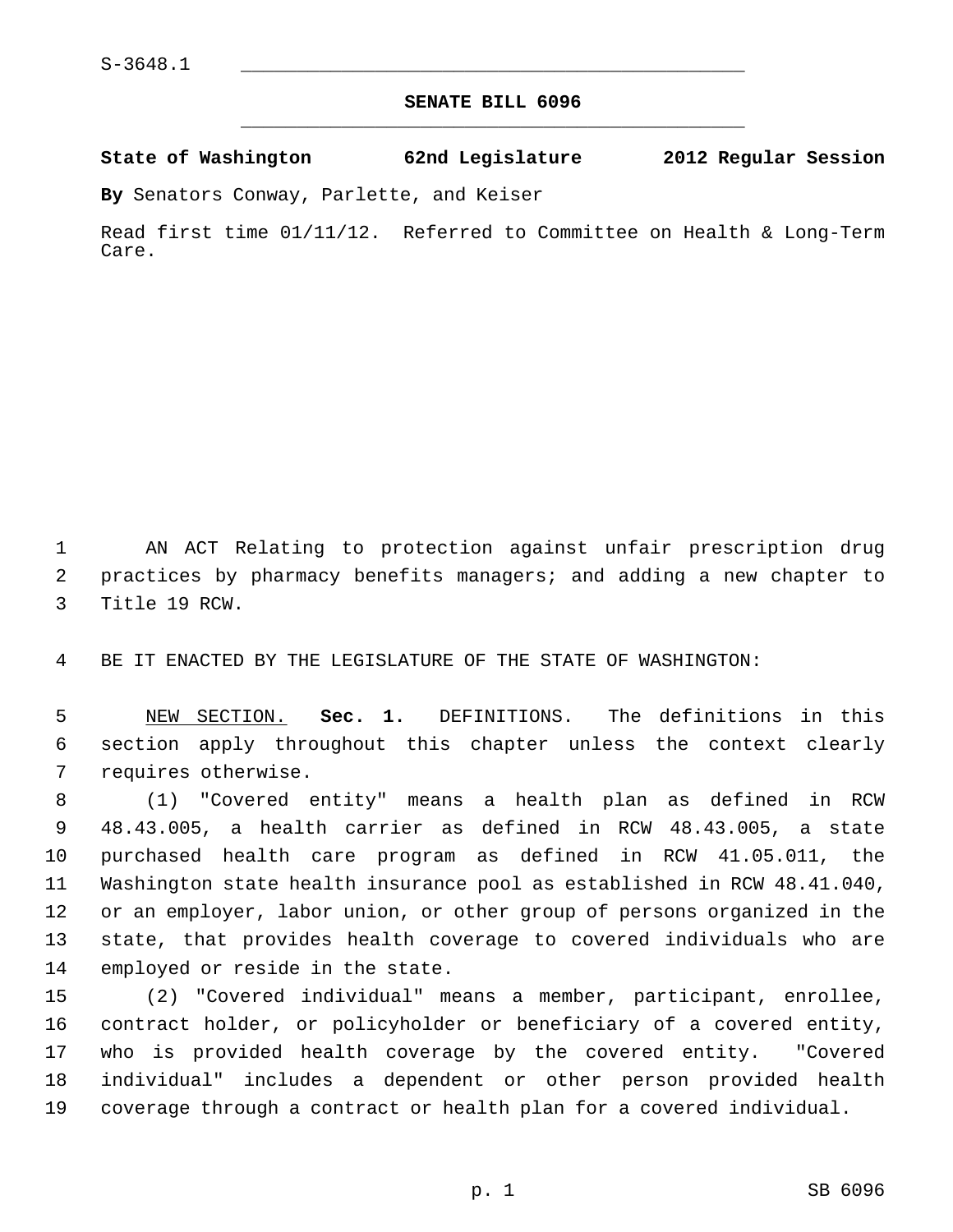1 (3) "Generic drug" means a chemically equivalent copy of a brand- 2 name drug with an expired patent.

 3 (4) "Labeler" means an entity or person that receives prescription 4 drugs from a manufacturer or wholesaler and repackages those drugs for 5 later retail sale and that has a labeler code from the federal food and 6 drug administration under 21 C.F.R. Sec. 270.20 (1999). "Labeler" does 7 not mean a person or entity that repackages drugs for use of its 8 participants, members, or enrollees or pharmacy operations of any 9 integrated delivery system undertaken for the benefit of patients 10 obtaining care through that system.

11 (5)(a) "Pharmacy benefits management" means the procurement of 12 prescription drugs at a negotiated rate for dispensation within 13 Washington state to covered individuals, the administration or 14 management of prescription drug benefits provided by a covered entity 15 for the benefit of covered individuals, or any of the following 16 services provided with regard to the administration of pharmacy 17 benefits:

18 (i) Mail order pharmacy;

19 (ii) Claims processing, retail network management, and payment of 20 claims to pharmacies for prescription drugs dispensed to covered 21 individuals;

22 (iii) Clinical formulary development and management services;

23 (iv) Rebate contracting and administration;

24 (v) Certain patient compliance, therapeutic intervention, and 25 generic substitution programs; and

26 (vi) Disease management programs.

27 (b) "Pharmacy benefits management" does not include activities of 28 retail, community, long-term care, or hospital pharmacies licensed 29 under chapter 18.64 RCW that are not carried out as part of a contract 30 entered into by that pharmacy with a covered entity to administer and 31 manage payment for pharmacy benefits for covered individuals.

32 (6) "Pharmacy benefits manager" means an entity that performs 33 pharmacy benefits management. "Pharmacy benefits manager" includes a 34 person or entity acting for a pharmacy benefits manager in a 35 contractual or employment relationship in the performance of pharmacy 36 benefits management for a covered entity and includes mail order 37 pharmacy. "Pharmacy benefit manager" does not include a health carrier 38 as defined in RCW 48.43.005 if the health carrier provides or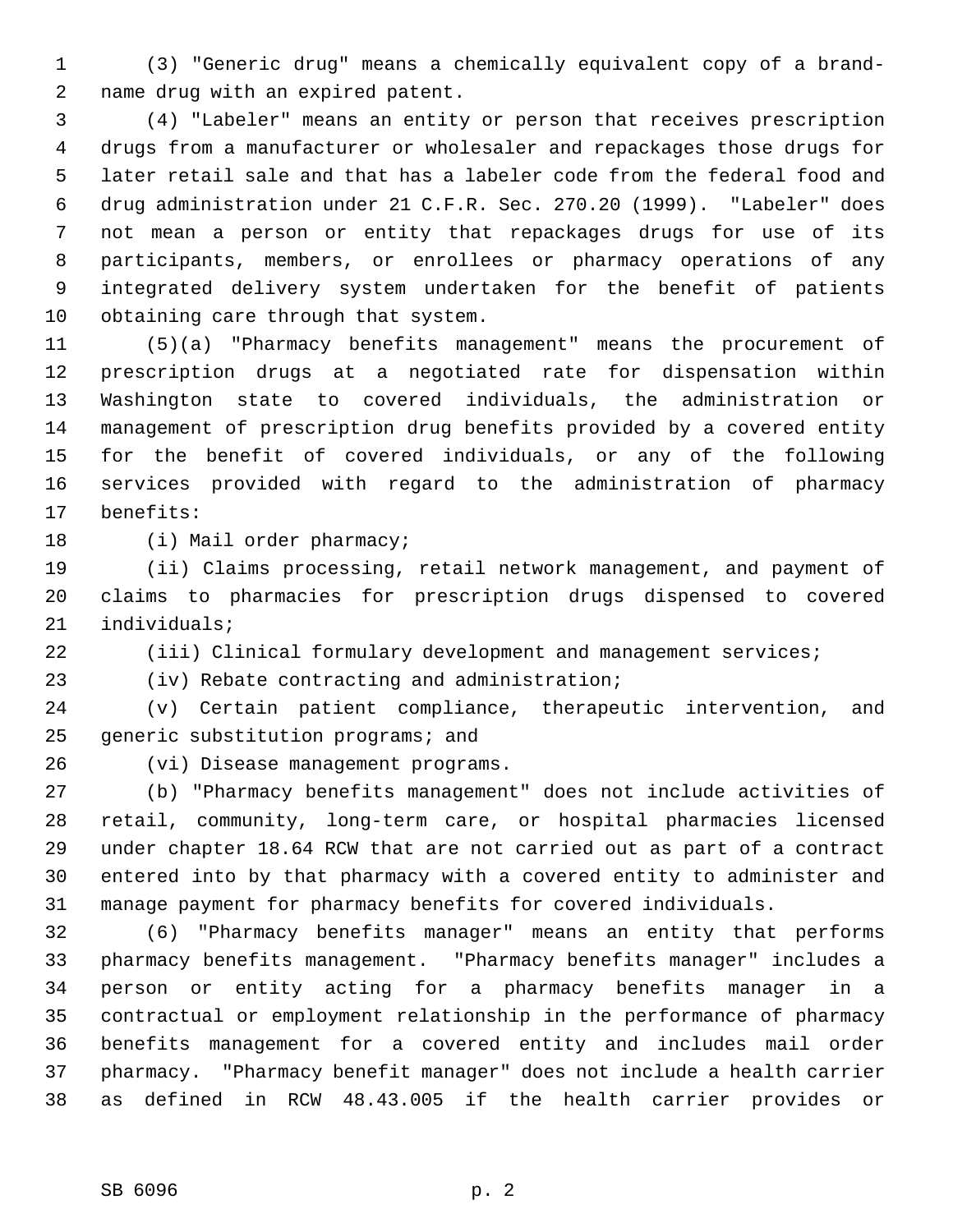1 administers pharmacy benefits management to its insureds, participants, 2 members, or enrollees, or pharmacy operations of any integrated 3 delivery system undertaken for the benefit of patients obtaining care 4 through that system.

 5 NEW SECTION. **Sec. 2.** PRESCRIPTION DRUG PRACTICES. All pharmacy 6 benefits managers who provide pharmacy benefits management for covered 7 entities, or affecting covered lives, in this state, and any contract 8 for pharmacy benefits management entered into in this state or by a 9 covered entity in this state, must comply with this chapter.

10 NEW SECTION. **Sec. 3.** REQUIRED PRACTICES. (1) The business of 11 pharmacy benefits management is one affected by the public interest, 12 requiring that pharmacy benefits managers act in good faith, abstain 13 from deception, and practice honesty and equity in all pharmacy 14 benefits management matters.

15 (2) A pharmacy benefits manager shall notify the covered entity in 16 writing of any activity, policy, or practice of the pharmacy benefits 17 manager that directly or indirectly presents any conflict of interest 18 with the duties imposed by this section.

19 (3) A pharmacy benefits manager shall provide to a covered entity 20 all financial and utilization information requested by the covered 21 entity relating to providing benefits to covered individuals through 22 that covered entity and all financial and utilization information 23 relating to services to that covered entity. A pharmacy benefits 24 manager providing information under this section may designate that 25 material as confidential. Information designated as confidential by a 26 pharmacy benefits manager and provided to a covered entity under this 27 section may not be disclosed by the covered entity to any person 28 without the consent of the pharmacy benefits manager, except that 29 disclosure may be made in a court filing under the consumer protection 30 act, chapter 19.86 RCW, or when authorized by chapter 19.86 RCW or 31 ordered by a court for good cause shown.

32 (4) With regard to the dispensation of a substitute prescription 33 drug for a prescribed drug to a covered individual, the provisions in 34 this subsection apply when a pharmacy benefits manager derives any 35 payment or benefit related to the price or cost of a drug dispensed 36 through a pharmacy benefits management contract.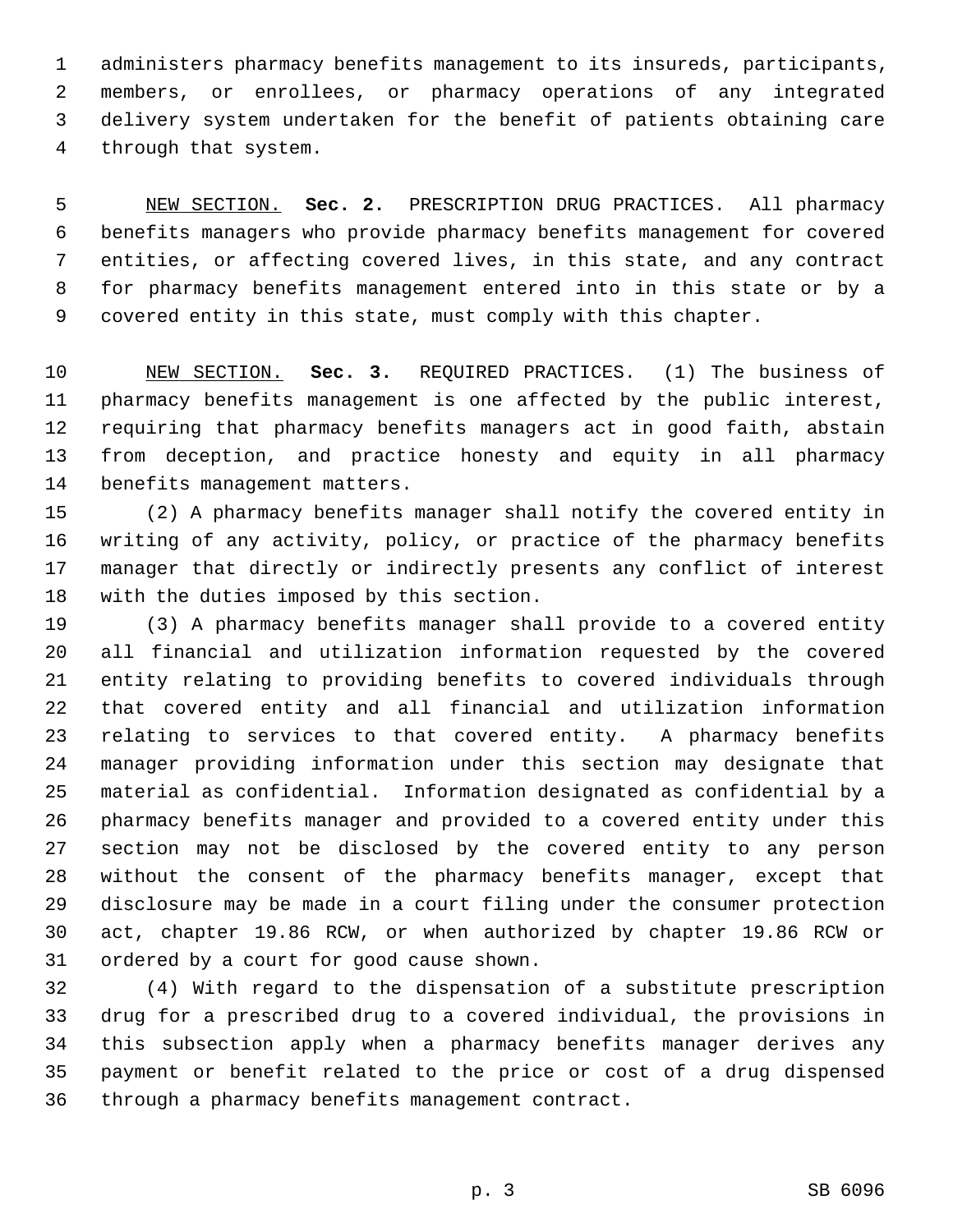1 (a) The pharmacy benefits manager may substitute a lower-priced 2 generic or therapeutically equivalent drug for a higher-priced 3 prescribed drug as authorized in chapter 69.41 RCW.

 4 (b) The pharmacy benefits manager may substitute a higher-priced 5 drug for a lower-priced prescribed drug on behalf of a person enrolled 6 in a state purchased health care program, as defined in RCW 41.05.011, 7 when the drug substituted for the prescribed drug is a preferred drug 8 on the Washington state preferred drug list established under RCW 9 70.14.050.

10 (c) With regard to substitutions other than those authorized in (b) 11 of this subsection in which the substitute drug costs more than the 12 prescribed drug, the substitution must be made for medical reasons that 13 benefit the covered individual. If a substitution is being made under 14 this subsection, the pharmacy benefits manager shall obtain the 15 approval of the prescribing health professional or that person's 16 authorized representative after disclosing to the covered individual 17 and the covered entity the cost of both drugs and any benefit or 18 payment directly or indirectly accruing to the pharmacy benefits 19 manager as a result of the substitution.

20 (d) The pharmacy benefits manager shall disclose in full to the 21 covered entity any benefit or payment received in any form by the 22 pharmacy benefits manager as a result of a prescription drug 23 substitution under this subsection.

24 (5) A pharmacy benefits manager who derives any payment or benefit 25 for the dispensation of prescription drugs within the state based on 26 volume of sales for certain prescription drugs or classes or brands of 27 drugs within the state must disclose that payment or benefit in full to 28 the covered entity.

29 (6) A pharmacy benefits manager shall disclose to the covered 30 entity all financial terms and arrangements for remuneration of any 31 kind that apply between the pharmacy benefits manager and any 32 prescription drug manufacturer or labeler including, without 33 limitation, formulary management and drug-switch programs, educational 34 support, claims processing and pharmacy network fees that are charged 35 from retail pharmacies, and data sales fees.

36 (7) The agreement between a pharmacy benefits manager and a covered 37 entity must include a provision allowing the covered entity to have 38 audited the pharmacy benefits manager's books, accounts, and records,